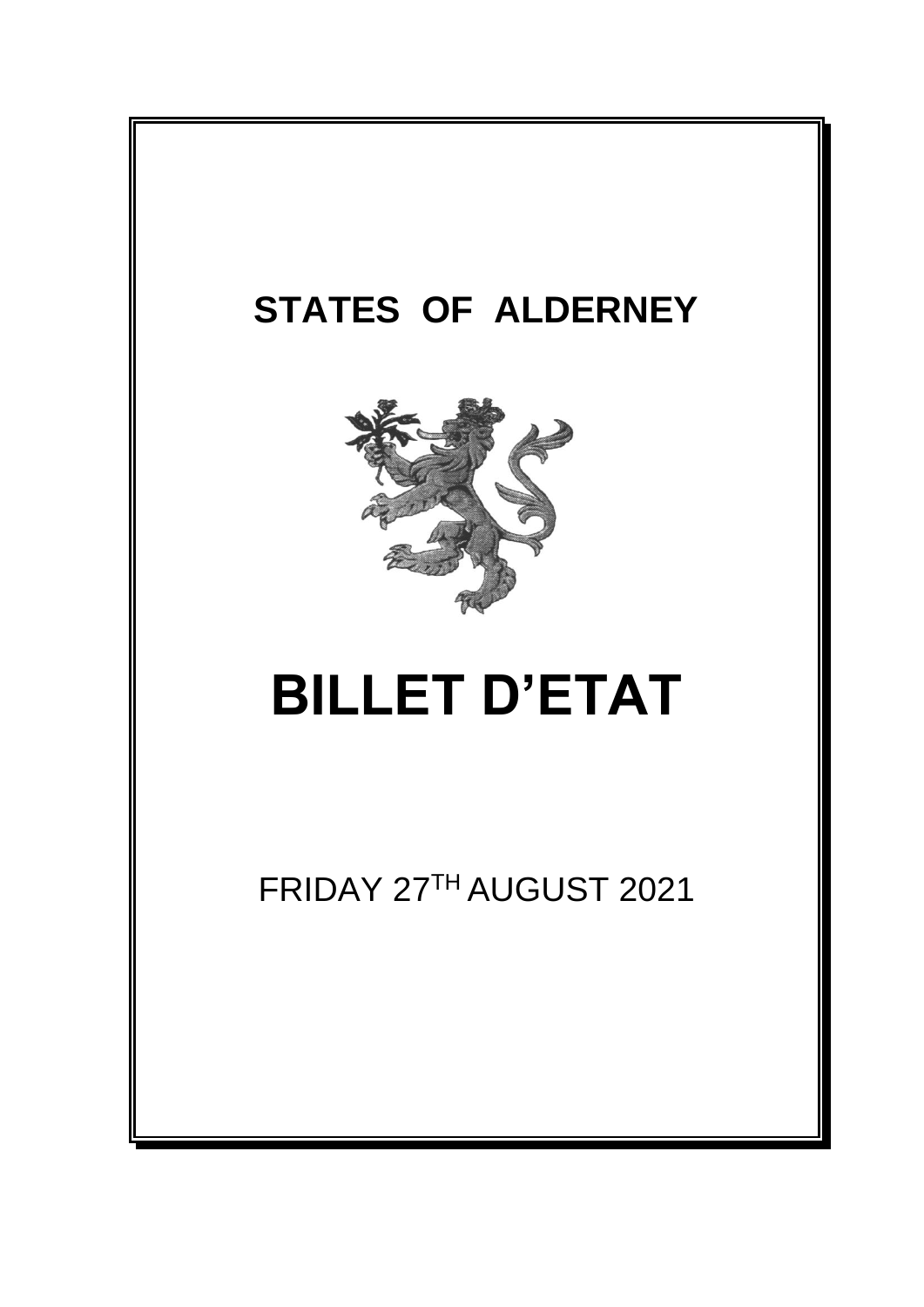# **STATES OF ALDERNEY**

# **BILLET D'ETAT**

# **FOR FRIDAY 27 TH AUGUST 2020**

#### **Members of the States:**

I have the honour to inform you that the Meeting of the States will be held at 2:30 pm on Friday 27<sup>th</sup> August 2021. This will be preceded by the People's Meeting, which will be held on Wednesday 25<sup>th</sup> August at 7.00pm in the Island Hall.

> William Tate President

### **Item l Connaught Extension Project**

### **The following letter was received from Mr Abel, Chairman of the Policy and Finance Committee:-**

"The original approved budget for Phase 3 of the new Connaught Extension of £1,290,000 was approved by the States of Alderney at its March 2020 meeting and subsequently by the States of Guernsey Policy & Resources Committee. This figure was a best estimate at the time, based on the build design. Since March 2020, detailed design has now been completed, the scope of works has been refined and tender submissions received to complete Phase 3.

Phase 1 of the Connaught project was separately approved by the States of Alderney in October 2019 and consequently by the Policy & Resources Committee, as standard practice through the approved finance and procurement process with Guernsey. Phase 2 of the project was submitted through a separate business case as had previously been done for Phase 1. However, whilst phases 2 and 3 are being progressed as separate distinct contracts, in principle capital funding for the complete Extension needed to be approved prior to commencement of Phase 2 (substructure and groundworks) which would not be progressed unless funding was also in place for Phase 3 (additional accommodation and supporting rooms).

Therefore, a joint business case for Phase 2 & Phase 3 was submitted and subsequently approved by the Policy & Resources Committee, who was advised that Phase 3 was a best estimate with budget revision likely once the detailed build information was known. All realistic information was taken into account at that time and was detailed in the Billet d'Etat for the States Meeting on 11<sup>th</sup> March 2020 where the States of Alderney resolved to approve funds for the delivery of the Connaught project Phase 2 and Phase 3. Since this original Phase 3 part of the budget was approved the detailed design and the scope of works has been completed and refined and tender submissions received to complete Phase 3. The budgeted cost of Phase 3 has increased by £737,000 to £2,027,000.